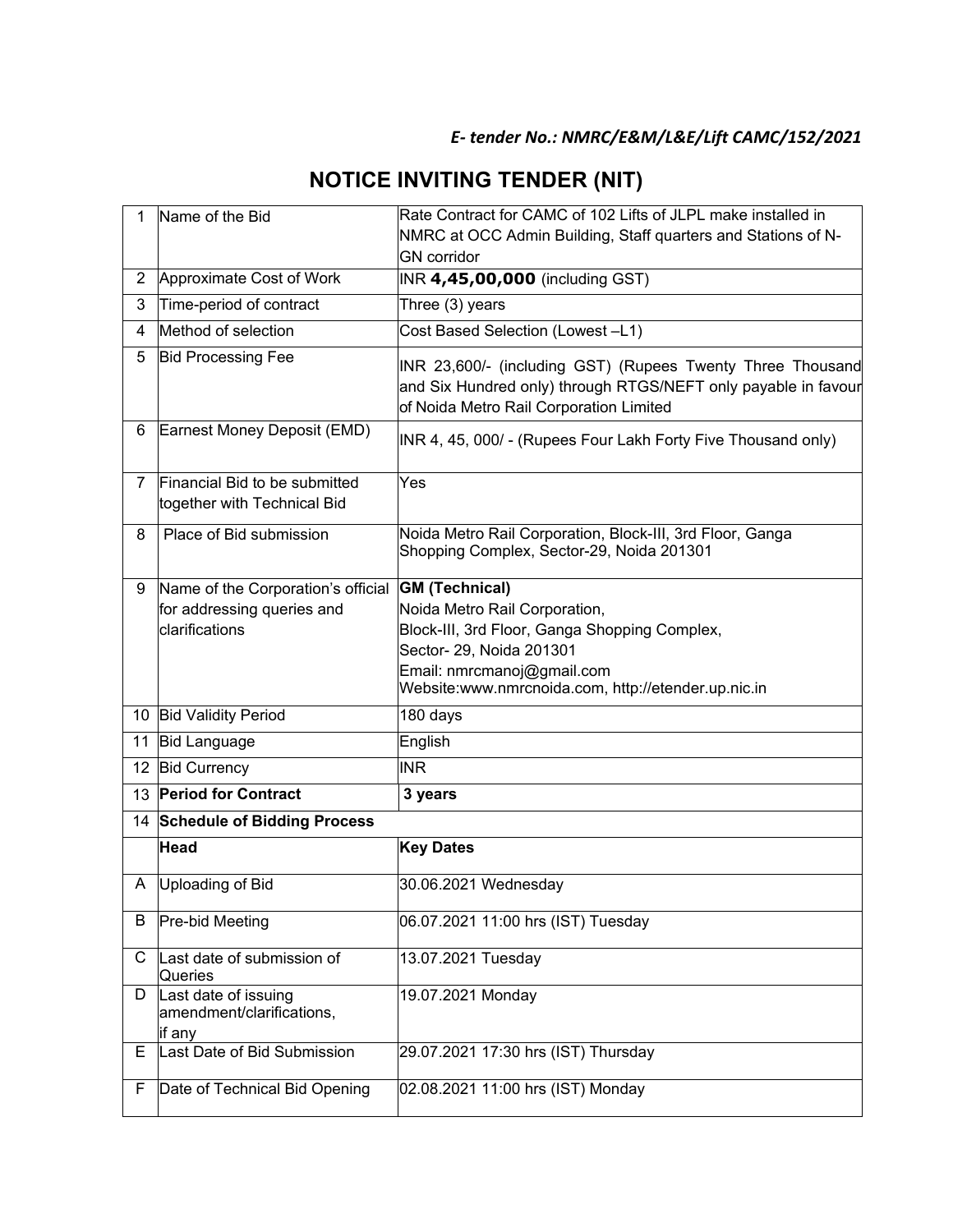| G | Place of Technical Bid opening |    | Noida Metro Rail Corporation Block-III, 3rd Floor, Ganga Shopping<br>Complex Sector-29, Gautam Budh Nagar Noida-201301                                                                                                                                                                                                                                                                    |
|---|--------------------------------|----|-------------------------------------------------------------------------------------------------------------------------------------------------------------------------------------------------------------------------------------------------------------------------------------------------------------------------------------------------------------------------------------------|
|   | 15 Eligibility                 |    | a. Sole proprietorship, registered partnership firm, public<br>company, private<br>limited<br>limited<br>company<br>or<br>Consortium of any of the above can submit the Bid.<br>The firms and the companies should be registered in<br>India.                                                                                                                                             |
|   |                                | b. | The Bidder should have a minimum experience of<br>having satisfactorily/successfully completed similar<br>works during last 7 (Seven) years period ending last<br>day of month previous to the one in which the bids are<br>invited should be either of the following:                                                                                                                    |
|   |                                |    | One similar completed work costing not less<br>i.<br>than the amount equal to Rs. 3.56 crore<br>(Rupees three crore fifty six lakhs only) or<br>Two similar completed works each costing<br>ii.<br>not less than the amount equal to Rs. 2.23<br>crore (Rupees Two crore twenty three lakhs<br>only) or                                                                                   |
|   |                                |    | iii.<br>Three similar completed works each costing<br>not less than the amount equal<br>to<br>Rs. 1.78 Crore (Rupees One Crore Seventy<br>Eight lakhs only)                                                                                                                                                                                                                               |
|   |                                |    | <b>Similar work"</b> for this contract shall be "Supply/<br>installation/ CAMC/ maintenance/ repair of Elevators"<br>in NMRC/ any other Metro Organization/ Central<br>govt./ State govt./PSU's/ Private sector companies.                                                                                                                                                                |
|   |                                |    | In case of JV/ Consortium- Full value of the work, if<br>done by the same joint venture shall be considered.<br>However, if the qualifying work(s) were done by them<br>in Consortium having different constituents, then the<br>value of work as per their percentage participation in<br>such Consortium shall be considered. This is to be<br>substantiated with documentary evidence. |
|   |                                |    | c. The Bidder should have minimum average annual<br>turnover of Rs. 1.20 Crore (Rupees one crore<br>twenty lakhs only) in the last 3 (three) Financial<br>Years (2018-19, 2019- 20, 2020-21) preceding the<br><b>Bid Due Date.</b>                                                                                                                                                        |
|   |                                |    | In case of JV/ Consortium - The averages annual<br>turnover of JV will be based on percentage<br>participation of each member.                                                                                                                                                                                                                                                            |
|   |                                |    | Example: Let member 1 has percentage participation<br>$=$ M and Member 2 has percentage $=$ N, Let the<br>averages annual turnover of member 1 is A and that of<br>member 2 is B, then average annual turnover of JV will<br>$be = (AM+BN/100)$                                                                                                                                           |